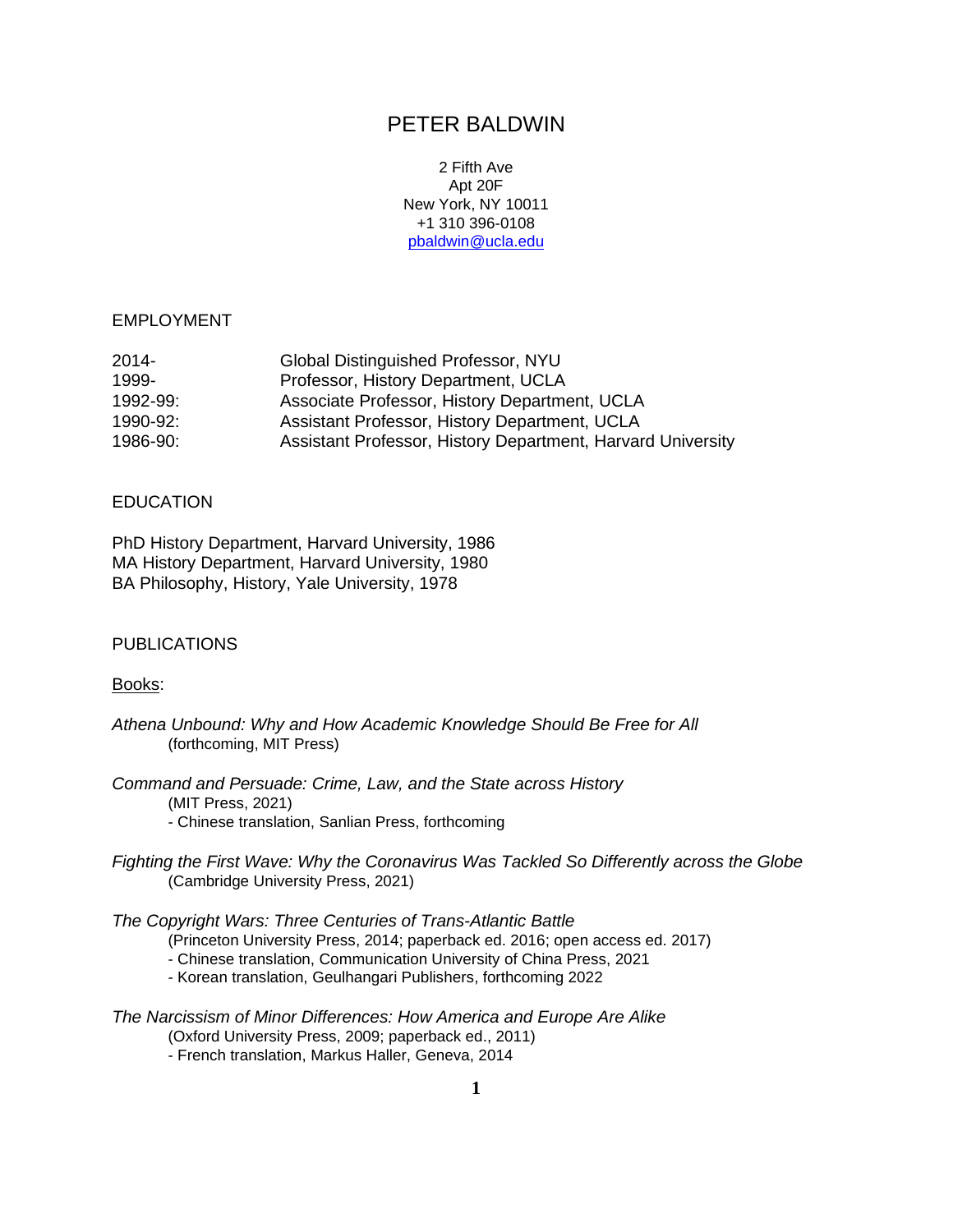- Chinese translation, Sanlian Press, forthcoming 2021

### *Disease and Democracy: The Industrialized World Faces AIDS*

(University of California Press, Berkeley, and the Milbank Memorial Fund, New York, 2005; paperback ed., 2007)

- Chinese translation, National Academy for Educational Research, Taiwan, 2018
- PRC edition, Sanlian Press, forthcoming 2021

#### *Contagion and the State in Europe, 1830-1930*

- (Cambridge University Press, 1999; paperback ed., 2005)
- Chinese translation, Commercial Press, Beijing, forthcoming

### *The Politics of Social Solidarity: Class Bases of the European Welfare State, 1875-1975*

(Cambridge University Press, 1990; paperback ed., 1992)

- Spanish translation, Madrid, 1992
- Chinese translation, Sanlian Press, 2021

- Ch 3 republished in Nicholas Deakin et al., eds., *Welfare and the State: Critical Concepts in Sociology* (Routledge, 2004)

- Introduction republished in Stephan Leibfried and Steffen Mau, eds., *Welfare States:*

*Construction, Deconstruction, Reconstruction* (3 vols, Edward Elgar, 2008); in David Byrne, ed, *Social Exclusion: Critical Concepts in Sociology*, (4 vols, Routledge, 2008); in Peter Alcock and Martin Powell, eds., *Welfare Theory and Development* (3 vols, Sage, 2010)

### *Reworking the Past: Hitler, the Holocaust and the Historians' Debate*, ed. with intro. (Beacon Press, 1990)

# Articles:

● "Why are Universities Open Access Laggards?" *Bulletin of the German Historical Institute*, 63 (2018)

● "Smug Britannia: The Dominance of (the) English in Current History Writing and Its Pathologies," (with a response by Richard J. Evans, and a riposte in turn to that), *Contemporary European History*, 20, 3 (2011)

● "America: A Reality Check," Kurt Almqvist and Alexander Linklater, eds., *On the Idea of America: Perspectives from the Engelsberg Seminar 2009* (Stockholm, 2010)

●"Globalization and the Welfare State," in Benjamin Z. Kedar, ed., *Explorations in Comparative History* (Jerusalem, 2009)

● "Can There Be a Democratic Public Health? Fighting AIDS in the Industrialized World," in Susan Gross Solomon, Patrick Zylberman and Lion Murard, eds., *Shifting Boundaries of Public Health: Europe in the Twentieth Century* (University of Rochester Press, 2008)

● "Beyond Weak and Strong: Rethinking the State in Comparative Policy History," *Journal of Policy History*, 17, 1 (2005); also published in Julian E. Zelizer, ed., *New Directions in Policy History* (College Park, 2005)

● "The Victorian State in Comparative Perspective," in Peter Mandler, ed., *Liberty and Authority in Victorian England* (Oxford University Press, 2006)

● "Comparing and Generalizing: Why All History is Comparative, Yet No History is Sociology," in Deborah Cohen and Maura O'Connor, eds., *Comparison and History: Europe in Cross-National*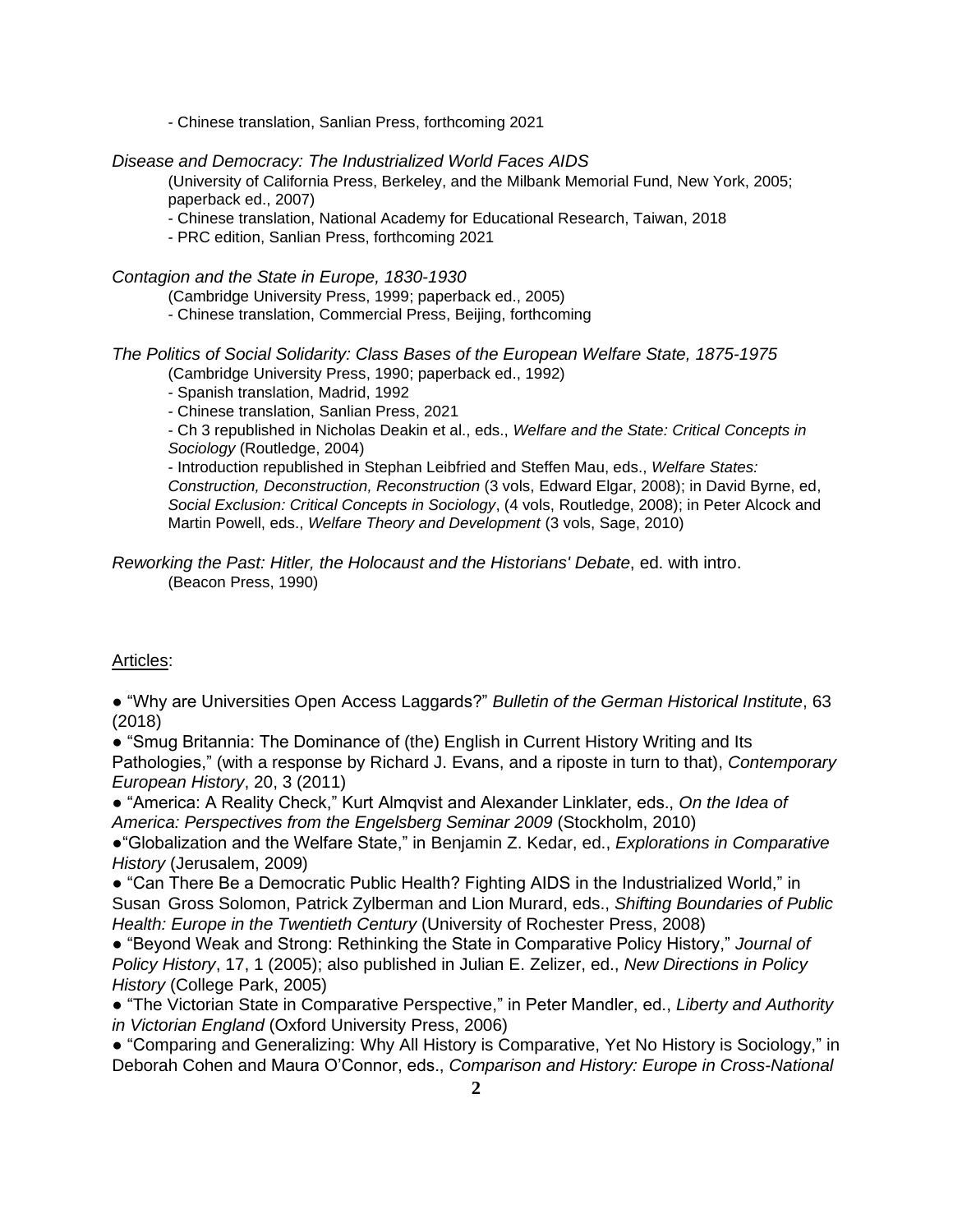*and Comparative Perspective* (Routledge, 2004)

● "The Return of the Coercive State? Behavioral Control in Multicultural Society," in T.V. Paul et al., eds., *The Nation-State in Question* (Princeton University Press, 2003)

● "Welfare State and Citizenship in the Age of Globalization," in Andreas Føllesdal and Peter Koslowski, eds., *Restructuring the Welfare State: Ethical Issues of Social Security in an International Perspective* (Springer-Verlag, 1997)

● "The Past Rise of Social Security: Historical Trends and Patterns" in Herbert Giersch, ed. *Reforming the Welfare State* (Springer-Verlag, 1997)

● "Can We Define a European Welfare State Model?" in Bent Greve, ed., *Comparative Welfare Systems: The Scandinavian Model in a Period of Change* (Palgrave Macmillan, 1996); revised version, "Der europäische Wohlfahrtsstaat: Konstruktionsversuche in der zeitgenössischen Forschung," in *Zeitschrift für Sozialreform*, 49, 1 (2003).

● "Welfare and social security, promotion of," in Seymour Martin Lipset, ed., *The Encyclopedia of Democracy* (Congressional Quarterly Books, 1996)

● "Beveridge in the Longue Durée," in John Ditch et al., eds., *Beveridge and Social Security: An International Retrospective* (Oxford University Press, 1994). Also published in a slightly different version in the *International Social Security Review*, 45, 1-2 (1992)

● "Die sozialen Ursprünge des Wohlfahrtsstaates," *Zeitschrift für Sozialreform*, 36, 11/12 (November/December 1990)

● "Les classes moyennes et l'Etat-protecteur de l'après-guerre: Le cas français et le cas allemand," in Mission Interministérielle Recherche Expérmentation, *Les comparaisons internationales des politiques et des systemes de sécurité sociale: Colloque de recherche*, (Paris, nd); reprinted as "Class Interests and the Postwar Welfare State in Europe: A Historical Perspective," *International Social Security Review*, 3 (1990)

● "Social Interpretations of Nazism: Reviving a Tradition," *Journal of Contemporary History*, 25, 1 (January 1990)

● "Class, Interest and the Welfare State: A Reply to Sven E. Olsson," *International Review of Social History*, 3 (1989); Swedish translation in *Arkiv för studier i arbetarrörelsens historia*, 50 (n.d.)

● "Postwar Germany in the Longue Durée," *German Politics and Society*, 16 (Spring 1989)

● "The Scandinavian Origins of the Social Interpretation of the Welfare State," *Comparative Studies in Society and History*, 31, 1 (1989), reprinted in Ulla Maija Perttulla and Jorma Sipilä, eds., *Social Policy in Scandinavia* (University of Tampere, 1996) and in Julia S. O'Connor and Gregg M. Olsen, eds., *Power Resources Theory and the Welfare State* (University of Toronto Press, 1998)

● "How Socialist is Solidaristic Social Policy? Swedish Postwar Reform as a Case in Point," *International Review of Social History*, 2 (1988); Swedish translation in *Arkiv för studier i arbetarrörelsens historia*, 50 (n.d.)

● "Zionist and Non-Zionist Jews in the Last Years Before the Nazi Regime," *Leo Baeck Institute Yearbook*, 27 (1982)

● "Clausewitz in Nazi Germany," *Journal of Contemporary History*, 16, 1 (1981); reprinted in Walter Laqueur, ed., *The Second World War: Essays in Military and Political History* (London 1981)

● "Liberalism, Nationalism and Degeneration: The Case of Max Nordau," *Central European History*, 13, 2 (1980)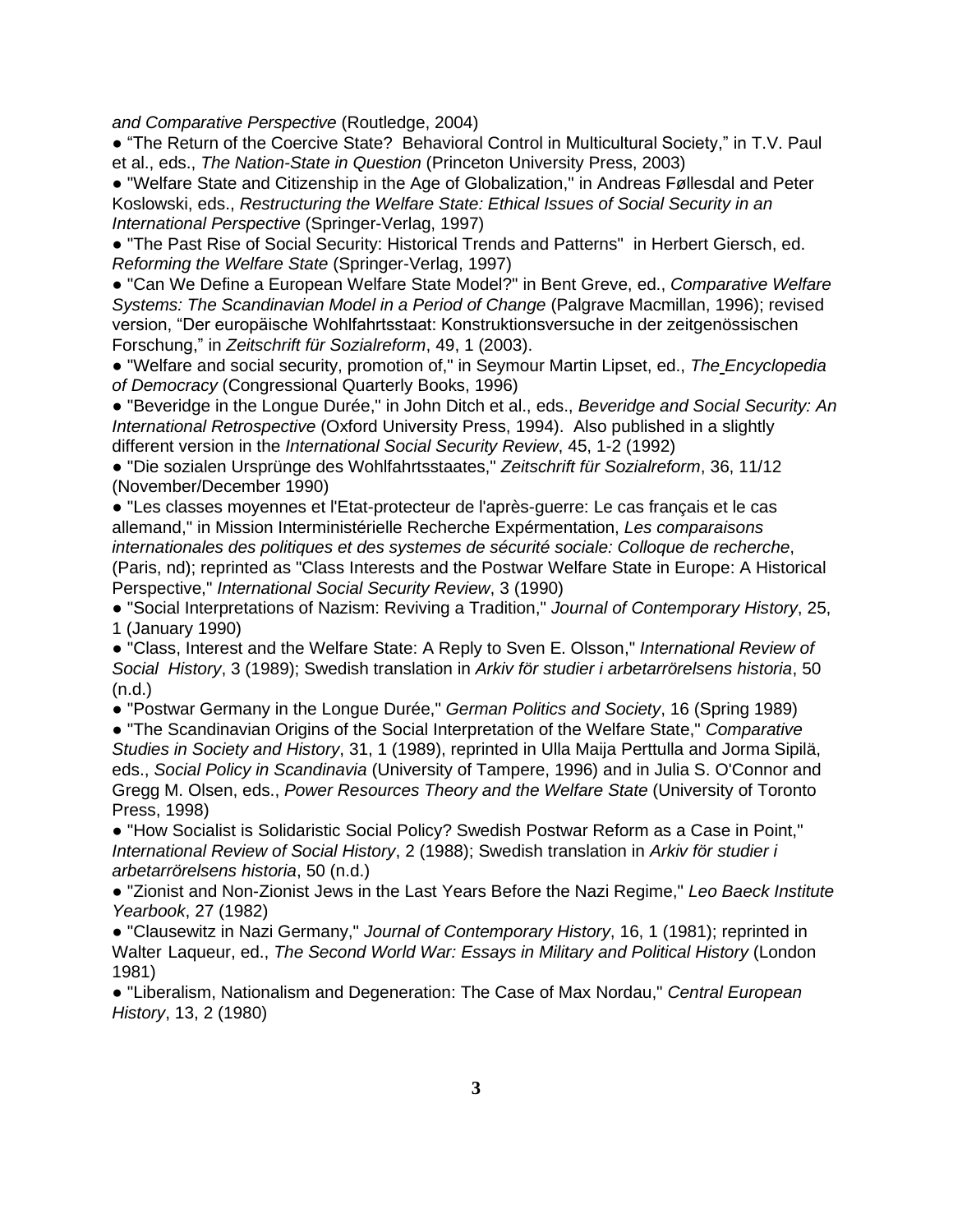### Review Essays and Responses:

● "Riding the Subways of Gemeinschaft," *Acta Sociologica*, 41, 4 (1998)

● "The Welfare State for Historians," *Comparative Studies in Society and History*, 34, 4 (October 1992)

# Journalism

- "It's Time to Embrace the Vaccine Passport," *Zocalo Public Square*, 5 May 2021<sup>1</sup>
- "Vaccine Passports: A Technical, Not an Ideological Issue," *CNN*, 19 April 2021<sup>2</sup>

● "Umgang mit Corona: Schweden wählt den entspannten Weg," *Berliner Zeitung*, 10 April 2020<sup>3</sup>

- "The Art of the Steal: Copyright in Retreat" *Newsweek*, 9 November 2014<sup>4</sup>
- "The Copyright Wars," *Publishers Weekly*, Frankfurt Show Daily, 9 October 2014<sup>5</sup>
- "How Europe Won the Copyright Wars," *iRights*, 18 March 2014<sup>6</sup>

● "Betting on Vetting: Evaluation, not Publication, Should Be Academe's New Priority," *Chronicle of Higher Education*, 17 February 2014, <sup>7</sup> discussed, and with an interview in Yang Min, "Online Publication Encounters Issues of Innovating Evaluation Systems" (in Chinese) *Chinese Social Sciences Today*, 26 February 2014<sup>8</sup>

● "Separated at Birth? Europe and America in the 21st Century," *American Interest*, 8, 4, March/April 2013

- "Tracing Europe's Long Road to Economic Catastrophe," *New Republic*, 9 March 2012 9
- "What is the UC System Worth?" *Los Angeles Times*, 23 February 2011<sup>10</sup>
- "The 24/7/365 Society vs. La Dolce Vita," *Huffington Post*, 23 August 2010<sup>11</sup>
- "Why We Have Culture Wars and the Europeans (Apparently) Do Not," *Huffington Post*, 9 August 2010<sup>12</sup>
- "Is the EU Too Big to Be Democratic?" *openDemocracy*, 22 June 2010<sup>13</sup>

*New York Times*, "Room for Debate"

- "A US More Like Denmark?" 20 October 2015<sup>14</sup>

**<sup>1</sup> <https://www.zocalopublicsquare.org/2021/05/05/vaccine-passports-covid/ideas/essay/>**

**<sup>2</sup> <https://www.cnn.com/2021/04/19/opinions/vaccine-passport-covid-19-baldwin/index.html>**

**<sup>3</sup> [https://www.berliner-zeitung.de/politik-gesellschaft/umgang-mit-corona-schweden-waehlt-den-entspannten-weg](https://www.berliner-zeitung.de/politik-gesellschaft/umgang-mit-corona-schweden-waehlt-den-entspannten-weg-li.80981)[li.80981](https://www.berliner-zeitung.de/politik-gesellschaft/umgang-mit-corona-schweden-waehlt-den-entspannten-weg-li.80981)**

**<sup>4</sup> <http://www.newsweek.com/art-steal-copyright-retreat-283118>**

**<sup>5</sup> [http://publishersweekly.com/pw/by-topic/international/Frankfurt-Book-Fair/article/64320-the-pw-frankfurt-show-daily](http://publishersweekly.com/pw/by-topic/international/Frankfurt-Book-Fair/article/64320-the-pw-frankfurt-show-daily-october-9-2014.html)[october-9-2014.html](http://publishersweekly.com/pw/by-topic/international/Frankfurt-Book-Fair/article/64320-the-pw-frankfurt-show-daily-october-9-2014.html)**

**<sup>6</sup> <http://irights.info/how-europe-won-the-copyright-wars>**

**<sup>7</sup> <http://chronicle.com/article/Betting-on-Vetting/144727?cid=megamenu>**

**<sup>8</sup> <http://www.csstoday.net/xueshuzixun/guoneixinwen/87958.html>**

**<sup>9</sup> <http://www.tnr.com/article/world/101433/european-union-crisis-greece-economy>**

**<sup>10</sup><http://articles.latimes.com/2011/feb/23/opinion/la-oe-baldwin-california-universities20110223>**

**<sup>11</sup> [http://www.huffingtonpost.com/peter-baldwin/the-247365-society-vs-la-\\_b\\_688672.html](http://www.huffingtonpost.com/peter-baldwin/the-247365-society-vs-la-_b_688672.html)**

**<sup>12</sup> [http://www.huffingtonpost.com/peter-baldwin/why-we-have-culture-wars\\_b\\_675727.html](http://www.huffingtonpost.com/peter-baldwin/why-we-have-culture-wars_b_675727.html)**

**<sup>13</sup> <http://www.opendemocracy.net/peter-baldwin/is-eu-too-big-to-be-democratic>**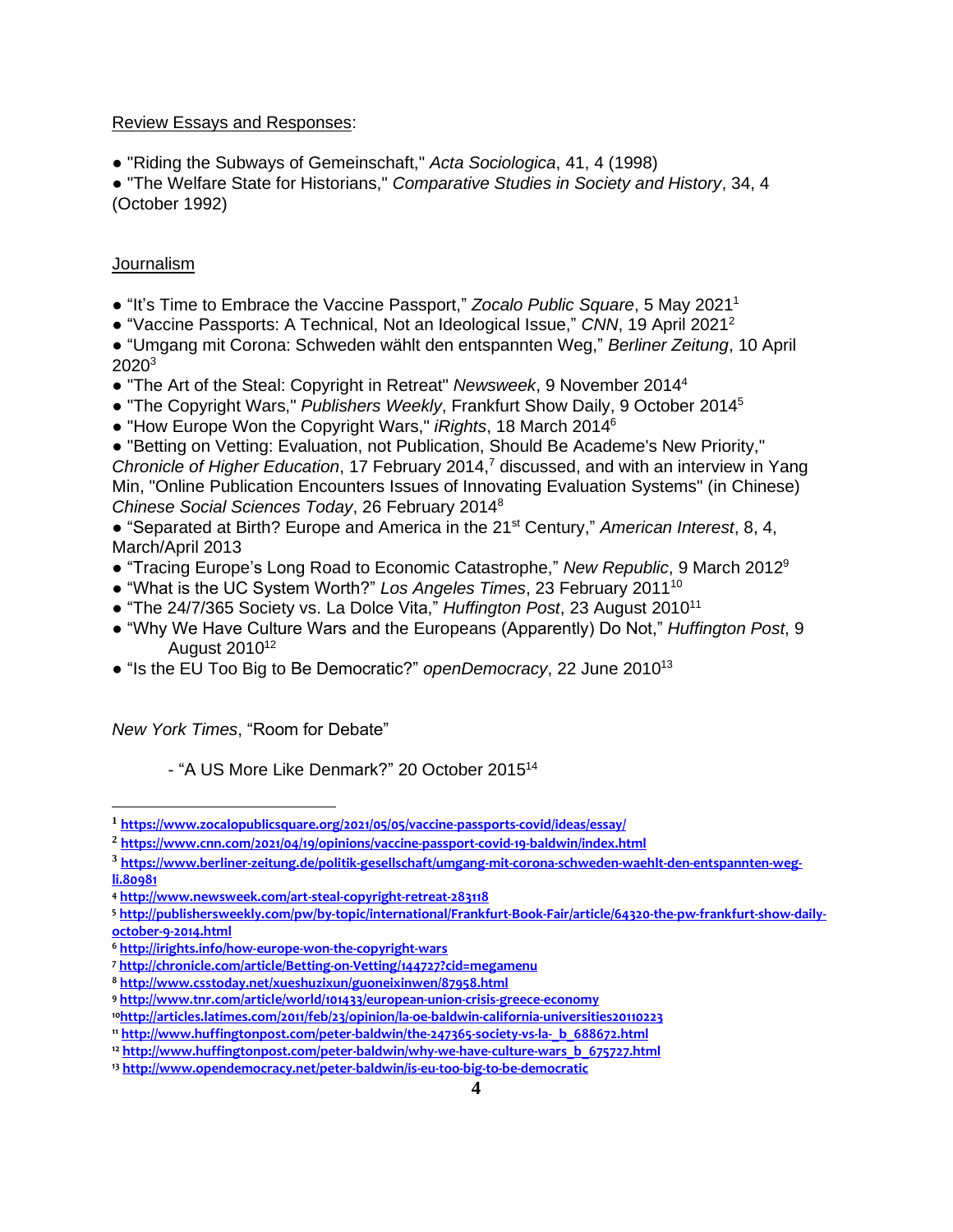- "Quotas for Politics, Not Business," 22 March 2010<sup>15</sup>
- "A Nice Problem to Have," 31 May 2010<sup>16</sup>
- "More Work But Less Stress?," 4 August 2010<sup>17</sup>
- "The Numbers are Squidgy," 5 August 2010<sup>18</sup>

Various byproducts of *The Narcissism of Minor Differences*:

- "Viel Streit um Nichts," *Die Weltwoche*, 22 October 2008<sup>19</sup>
- "A Narrower Atlantic," *Prospect*, 4 May 2009 20
- "Transatlantischer Systemvergleich," Spiegel Online, four part series, 1-5 June 2009<sup>21</sup>
- "Myten om två skilda världa," *Axess*, 6, September 2009

● "The Likeness Across the Atlantic," *Chronicle of Higher Education*, 13 December 2009. 22 Reprinted in Randall VanderMey, et al., eds., *The College Writer: A Guide to Thinking, Writing,*  and Researching (5<sup>th</sup> ed.; Burlington WI, 2013)

● "Perfect Strangers: Are America and Europe Really All that Different?" *New Republic*, 16 December 2009<sup>23</sup>

● "How America and Europe Are Alike," *The Globalist*, five parts, 28 January -4 February  $2010^{24}$ 

● "Europe and America: Hissing or Kissing Cousins?," *History News Network*<sup>25</sup>

Articles by others, interviews, podcasts

● "Agree to Disagree COVID Series: Do We Need Vaccine Passports?" Intelligence Squared, 7 May 2021<sup>26</sup>

- Zeeshan Ahmad, "The Politics of Pandemics," *The Express Tribune*, 25 April 2021<sup>27</sup>
- "Ich finde den schwedischen Weg falsch," interview with Dietmar Pieper, *Der Spiegel*, 20 April 2021<sup>28</sup>
- Mark Leonard, "One Crisis, Many Responses: Fighting the First Wave of the Pandemic,"

- **<sup>15</sup> <http://roomfordebate.blogs.nytimes.com/2010/03/22/using-quotas-to-raise-the-glass-ceiling/#peter>**
- **<sup>16</sup> <http://roomfordebate.blogs.nytimes.com/2010/05/31/how-high-can-the-retirement-age-go/#peter>**

**<sup>14</sup> <http://www.nytimes.com/roomfordebate/2015/10/20/can-the-us-become-denmark>**

**<sup>17</sup> [https://www.nytimes.com/roomfordebate/2010/08/04/why-dont-americans-have-longer-vacations/vacations-the-us](https://www.nytimes.com/roomfordebate/2010/08/04/why-dont-americans-have-longer-vacations/vacations-the-us-europe-gap-isnt-as-wide-as-you-think)[europe-gap-isnt-as-wide-as-you-think](https://www.nytimes.com/roomfordebate/2010/08/04/why-dont-americans-have-longer-vacations/vacations-the-us-europe-gap-isnt-as-wide-as-you-think)**

**<sup>18</sup> [https://www.nytimes.com/roomfordebate/2010/08/04/why-dont-americans-have-longer-vacations/the-vacation-gap](https://www.nytimes.com/roomfordebate/2010/08/04/why-dont-americans-have-longer-vacations/the-vacation-gap-between-the-us-and-europe-is-wider-than-we-think)[between-the-us-and-europe-is-wider-than-we-think](https://www.nytimes.com/roomfordebate/2010/08/04/why-dont-americans-have-longer-vacations/the-vacation-gap-between-the-us-and-europe-is-wider-than-we-think)**

**<sup>19</sup> <http://www.weltwoche.ch/ausgaben/2008-43/artikel-2008-43-viel-streit-um-nichts.html>**

**<sup>20</sup> <http://www.prospectmagazine.co.uk/2009/05/anarroweratlantic/>**

**<sup>21</sup> <http://www.spiegel.de/international/europe/0,1518,628381,00.html>**

**<sup>22</sup> <http://chronicle.com/article/The-Likeness-Across-the-Atl/49409/>**

**<sup>23</sup> <http://www.tnr.com/article/politics/the-narcissism-minor-differences>**

**<sup>24</sup> <http://www.theglobalist.com/StoryId.aspx?StoryId=8174>**

**<sup>25</sup> <https://historynewsnetwork.org/article/141509>**

**<sup>26</sup> <https://www.intelligencesquaredus.org/news/blog/agree-disagree-covid-series-do-we-need-vaccine-passports>**

**<sup>27</sup> <https://tribune.com.pk/story/2296606/the-politics-of-pandemic>**

**<sup>28</sup> [https://www.spiegel.de/politik/ausland/corona-und-globale-strategien-wir-werden-mit-diesem-virus-leben-muessen-a-](https://www.spiegel.de/politik/ausland/corona-und-globale-strategien-wir-werden-mit-diesem-virus-leben-muessen-a-13327c46-c407-42aa-a717-d60f48bc5c0f)[13327c46-c407-42aa-a717-d60f48bc5c0f](https://www.spiegel.de/politik/ausland/corona-und-globale-strategien-wir-werden-mit-diesem-virus-leben-muessen-a-13327c46-c407-42aa-a717-d60f48bc5c0f)**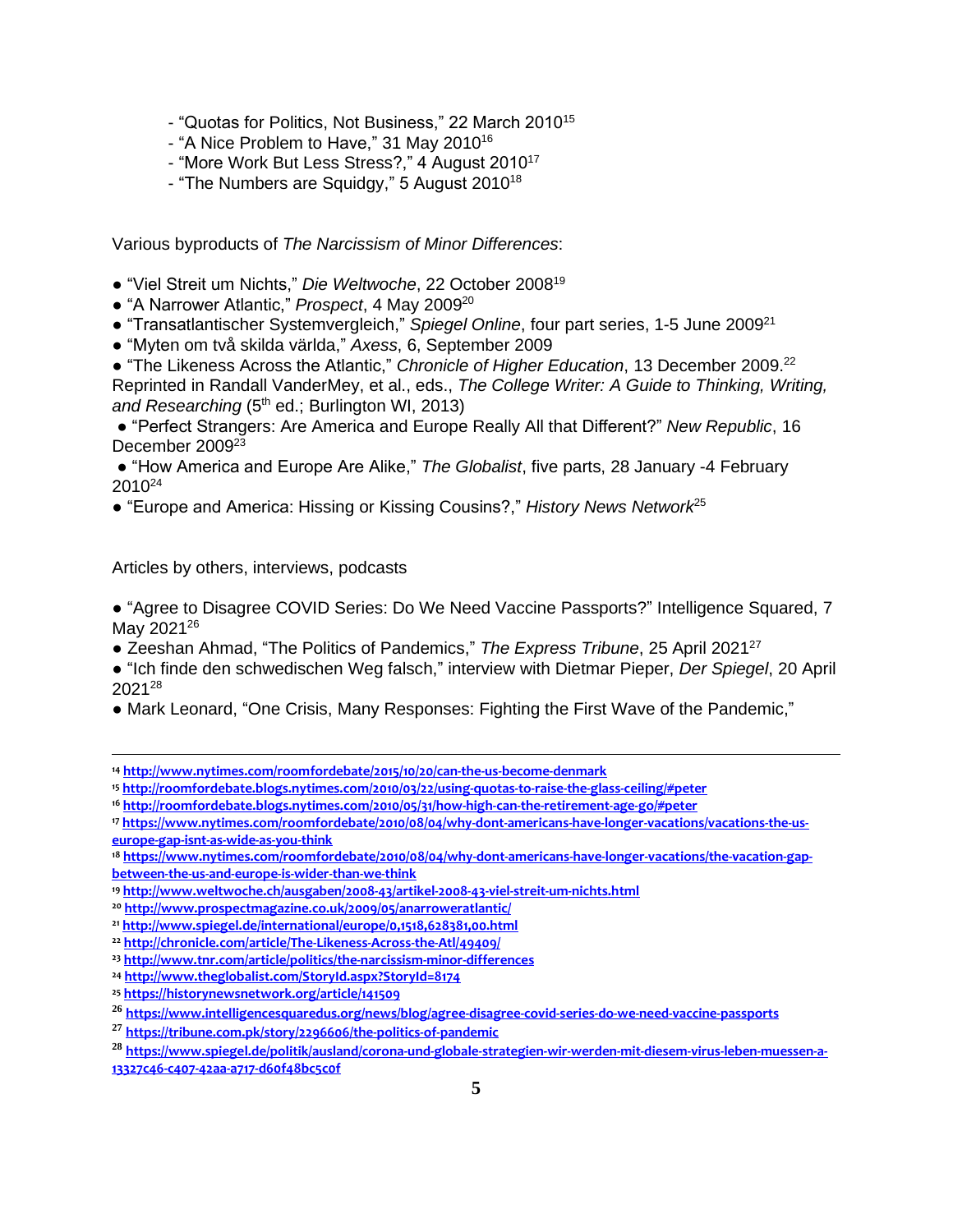European Council on Foreign Relations, 26 March 2021<sup>29</sup>

● Göran Eriksson, "Omvärldens chock: Sverige svängde 180 grader," *Svenska Dagbladet*, 18 March 2019<sup>30</sup>

● Benjamin Wallace-Wells, "The Good, the Bad, and the Embarrassing in America's COVID-19 Response," *New Yorker*, 25 February 2021<sup>31</sup>

● Sonia Turrini, "Geografia, sfortuna, tempismo e cultura: dove e perché il covid-19 ha colpito di più: Intervista con lo storico di UCLA Peter Baldwin, autore di Fighting the First Wave," *La Voce di New York*, 11 February 2021<sup>32</sup>

● Afshin Rattansi, Going Underground, RT, interview about Fighting the First Wave, 10 March  $2021^{33}$ 

● "En temps de COVID-19," Societat Catalana d'història de la ciència i de la tècnica, September 2020<sup>34</sup>

● "There Is No Direct Connection between the Political Regime and the Tactics of Combating Epidemics:' Historian Peter Baldwin, about Quarantines, their Use by the State and Public Perception," (in Russian) *Kommersant*, 15 May 2020<sup>35</sup>

• "It Looks Crazy over the Sea Right Now," Brooklyn, USA, 25 April 2020<sup>36</sup>

● "Contemporary Politics, Contagion, and Copyright," History Twins Podcast, August 2019<sup>37</sup>

● Louis Menand, "Crooner in Rights Spat: Are Copyright Laws Too Strict?" *New Yorker*, 13 October 2014<sup>38</sup>

● "Copyright Wars," radio interview with Romesh Vaitilingam, 16 April 2016, at Vox, Center for Economic and Policy Research<sup>39</sup>

● "In zehn Jahren werden wir über Open Access nicht mehr reden müssen," interviewed by Henry Steinhau, *iRights Info*, 14 March 2014<sup>40</sup>

● "Amerika lijkt veel op Europa," interview with Hélène Schilders, *Elsevier*, 65, 31 (1 August 2009)

● "Are the US and Europe Really that Different?" interview in *Time*, with Claire Suddath, 18 November 2009<sup>41</sup>

# PAPERS, TALKS, etc

● "What Has the Covid Pandemic Wrought?" Harris Lectures on Science & Civilization Seminar,

**<sup>32</sup> [https://www.lavocedinewyork.com/arts/libri/2021/02/11/geografia-sfortuna-tempismo-e-cultura-dove-e-perche-il-covid-](https://www.lavocedinewyork.com/arts/libri/2021/02/11/geografia-sfortuna-tempismo-e-cultura-dove-e-perche-il-covid-19-ha-colpito-di-piu/)[19-ha-colpito-di-piu/](https://www.lavocedinewyork.com/arts/libri/2021/02/11/geografia-sfortuna-tempismo-e-cultura-dove-e-perche-il-covid-19-ha-colpito-di-piu/)**

**<sup>29</sup> <https://ecfr.eu/podcasts/episode/one-crisis-many-responses-fighting-the-first-wave-of-the-pandemic/>**

**<sup>30</sup> <https://www.svd.se/omvarldens-chock-sverige-svangde-180-grader>**

**<sup>31</sup> [https://www.newyorker.com/news/the-political-scene/the-good-the-bad-and-the-embarrassing-in-americas-covid-19](https://www.newyorker.com/news/the-political-scene/the-good-the-bad-and-the-embarrassing-in-americas-covid-19-response) [response](https://www.newyorker.com/news/the-political-scene/the-good-the-bad-and-the-embarrassing-in-americas-covid-19-response)**

**<sup>33</sup> [https://www.youtube.com/watch?v=BAcvTYN9de8&ab\\_channel=GoingUndergroundonRT](https://www.youtube.com/watch?v=BAcvTYN9de8&ab_channel=GoingUndergroundonRT)**

**<sup>34</sup> <https://blogs.iec.cat/schct/en-temps-de-covid-19/>**

**<sup>35</sup> [https://www.kommersant.ru/doc/4344334?from=main\\_2](https://www.kommersant.ru/doc/4344334?from=main_2)**

**<sup>36</sup> <https://www.bricartsmedia.org/BKUSA/Issue26> (minute 13)**

**<sup>37</sup> <https://soundcloud.com/tristan-caplan/contemporary-politics-contagion-and-copyright-with-prof-peter-baldwin>**

**<sup>38</sup> [https://www.newyorker.com/magazine/2014/10/20/crooner-rights-spat.](https://www.newyorker.com/magazine/2014/10/20/crooner-rights-spat)** 

**<sup>39</sup> <http://voxeu.org/vox-talks/copyright-wars>**

**<sup>40</sup> [http://www.irights.info/peter-baldwin-in-zehn-jahren-werden-wir-ueber-open-access-in-der-wissenschaft-nicht-mehr](http://www.irights.info/peter-baldwin-in-zehn-jahren-werden-wir-ueber-open-access-in-der-wissenschaft-nicht-mehr-reden-muessen)[reden-muessen](http://www.irights.info/peter-baldwin-in-zehn-jahren-werden-wir-ueber-open-access-in-der-wissenschaft-nicht-mehr-reden-muessen)**

**<sup>41</sup> <http://www.time.com/time/world/article/0,8599,1940072,00.html>**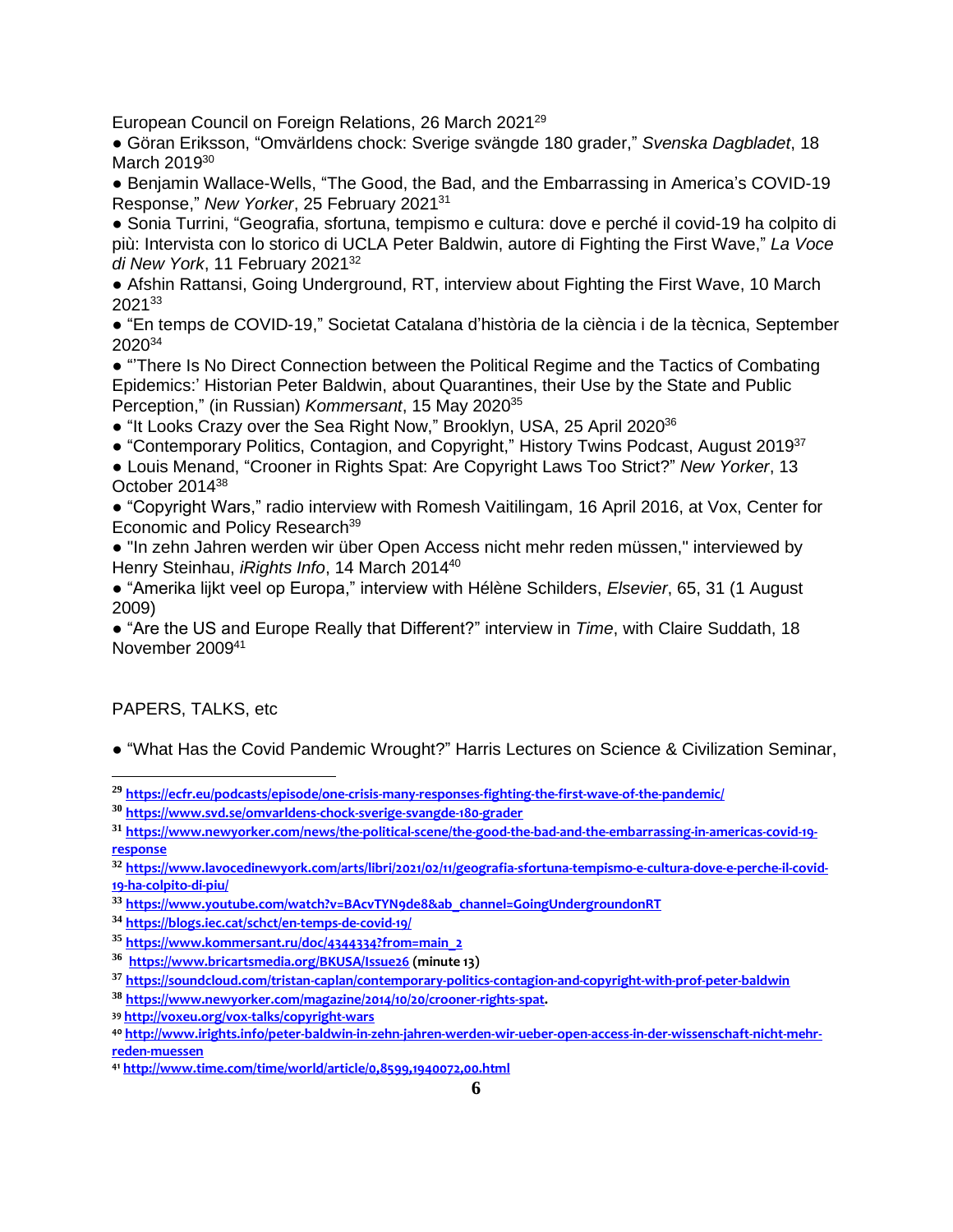Cal Tech, 25 May 2021

● "Transformations through Covid-19," Research Center for the History of Transformations, University of Vienna, April 2021

• "Plagues, Past and Present," AHA panel, moderator, December 2020<sup>42</sup>

● "Containing Contagion," AHA panel, contributor, December 2020<sup>43</sup>

● "The Politics of Prevention," Trinity College Dublin Long Room Hub, Behind the Headlines, "Democracy in an Age of Pandemic," 27 April 2020<sup>44</sup>

● "The Swedish Exception: Early Lessons from Sweden's Different Approach to COVID-19," LSE, Institute of Global Affairs, 22 April 2010<sup>45</sup>

● "Contagion and the State: Epidemic Disease and the Social Contract," Cambridge University, *The History of Now*, podcast, March 2020<sup>46</sup>

● "Are Universities Open Access Laggards?" Institute of English Studies, University of London, March 2019

● "Copyright and Intellectual Property: Why Is Academia Reluctant to Embrace Open-Access Scholarship?" German Historical Institute, Washington DC, June 2018

● "Open Access: The Challenges Ahead," opening remarks, Open Access Roundtable Conference, National Library of Israel, Jerusalem, September 2015

● "Global, Comparative, International, Transnational, and Connected Histories: Is the Methodological Tail Wagging the Historical Dog Again?" Bard Graduate Center, New York, April 2015

●"Trans-Atlantic Cultural Hegemony: A Double-Edged Sword?" Center for European and Mediterranean Studies, NYU, Conference on Rethinking Transatlantic Relations, Berlin, March 2015

● "Libraries of Yesterday and of Tomorrow," National Library of Israel, Global Forum Inaugural Gathering, Jerusalem, November 2014

● "Beyond Boundaries," Center for European Studies, Harvard University, April 2014

● Round Table "What is Transnational History?" European Social Science History Conference, Vienna, April 2014

● "The Trans-Atlantic Copyright Wars," Bundeszentrale für politische Bildung, Hertie School of Governance, Berlin, March 2014

●"History and the Copyright Wars," Nugent Lecture, Queens University, Kingston, Canada, October 2013

● "The Copyright Wars in Historical Perspective," History of Copyright and Intellectual Property: Forum on Open Access, Magdalene College, Cambridge, July 2013

●"The Copyright Wars: Is the Tide About To Change?" CULTIVATE Conference, Tate Modern, London, April 2013

● "The Trans-Atlantic Copyright Kulturkampf," Golieb Research Colloquium in Legal History, New York University Law School, April 2013

● "What History Can Tell Us About the Copyright Wars," Center for History and Economics, Harvard University, December 2012

**<sup>42</sup> <https://www.youtube.com/watch?v=3kiG1IqpdkI>**

**<sup>43</sup> <https://www.youtube.com/watch?v=QnjG6ZyVBfE>**

**<sup>44</sup> [https://soundcloud.com/tlrhub/behind-the-headlines-democracy-in-an-age-of-pandemic;](https://soundcloud.com/tlrhub/behind-the-headlines-democracy-in-an-age-of-pandemic)**

**[https://www.facebook.com/watch/live/?v=234813011069891&ref=watch\\_permalink.](https://www.facebook.com/watch/live/?v=234813011069891&ref=watch_permalink)**

**<sup>45</sup> <https://www.youtube.com/watch?v=dsiVWlN7KWo&feature=youtu.be>**

**<sup>46</sup> [https://anchor.fm/economics-of-coronavirus/episodes/Contagion-and-the-State-Epidemic-Disease-and-the-Social-](https://anchor.fm/economics-of-coronavirus/episodes/Contagion-and-the-State-Epidemic-Disease-and-the-Social-Contract-ec52mr)[Contract-ec52mr](https://anchor.fm/economics-of-coronavirus/episodes/Contagion-and-the-State-Epidemic-Disease-and-the-Social-Contract-ec52mr)**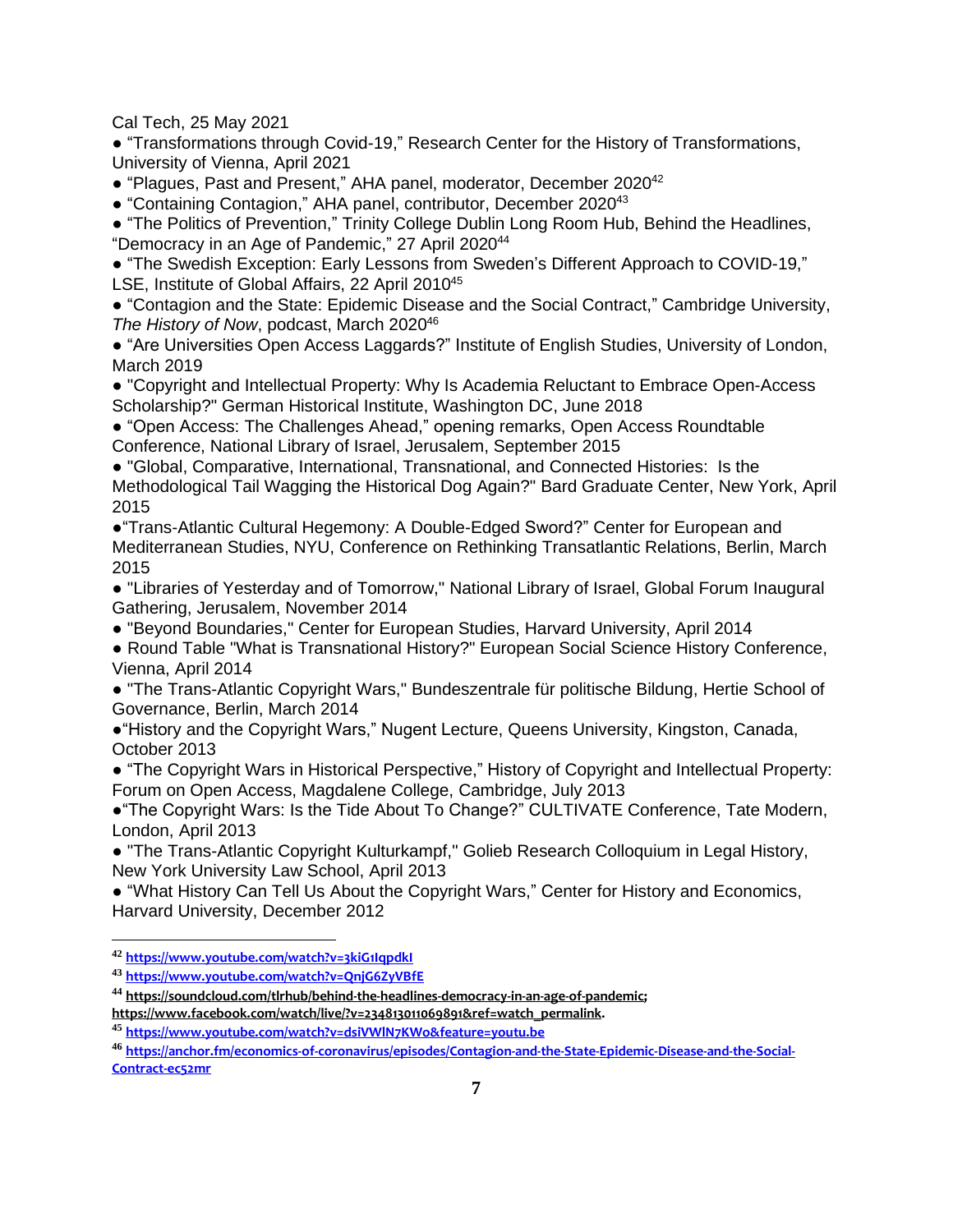● "The Strange Birth of the Author's Moral Rights in Fascist Europe," University of Southern California Law School, October 2012

● "The State of Trans-Atlantic Relations," Plenary Address at the Council of European Studies Conference, Montreal, April 2010

● "Who Writes Whose History? Cosmopolitanism and Nationalism in Modern European Historiography," Panel at the Council of European Studies Conference, Montreal, April 2010 ● "America: A Reality Check," Engelsberg Seminar, "The Idea of America," Avesta, Sweden, June 2009

● "The Myth of the European Social Model," James Seth Memorial Lecture, University of Edinburgh, October 2007

● "The Myth of the European Social Model," Syddansk Universitet, Odense, Denmark, May 2007

● "The Influence of Previous Epidemics on the Public Health of AIDS," opening address at the International Public Health Dialogue organized by the Public Health Agency of Canada during the XVI International AIDS Conference, Toronto, August 2006.

● "The Varieties of the Modern State: Lessons from Comparative History" Berliner Kolleg für vergleichende Geschichte Europas, Free University of Berlin, April 2006

• "Outbreak? Pandemic Risk and Risk Management in the 21<sup>st</sup> Century," panel discussion, Carr Centre for Analysis of Risk and Regulation, London School of Economics, March 2006

● "Political Culture and Public Health: Fighting AIDS in the Industrialized Democracies," Institute for European Studies?, University of Århus, Denmark, October 2005

● "Can There Be a Democratic Public Health? Fighting AIDS in Europe," Center for European Studies, University of Wisconsin, Madison, February 2004

● "Understanding the Response to AIDS," Department of the History of Medicine, University of Copenhagen, November 2003

● "The Politics of Public Health," Danish Medical History Society, Copenhagen, November 2003

● "Globalization and the Welfare State," Spring School in Comparative History, Hebrew University, Jerusalem, June 2003.

● "The Political Culture of Public Health," History and Economics Seminar, Trinity College, Cambridge, May 2003.

● "The Public Health Response to AIDS: A Historical Approach," Department of Social Medicine, University of Bristol, February 2003.

● "The Public Health Response to AIDS: A Matter for Historians," Institution for Social and Policy Studies, Yale University, December 2002.

● "On the European State in Comparative Perspective," Conference, "Locating the Victorians," Imperial College London, July 2001.

● "Comparing and Generalizing: Why All History is Comparative, Yet No History is Sociology," 19<sup>th</sup> International Congress of Historical Sciences, Oslo, August 2000

● "Globalization, Multiculturalism and Formal State Control," Conference on "What Can States Do Now?," Center for International Politics, University of Pennsylvania, May 2000

● "States and Statism," Robert Schumann Center, European University Institute, Florence, March 2000

● "Politics and Public Health: Ideology and Disease Control in Europe, 1830-1930," Social History Seminar, Institute of Historical Research, University College London, June 1999

● "Epidemi og ideologi: Nationale variationer i bekæmpelse af smitsomme sygdomme fra kolera til AIDS," Faculty of the Humanities, University of Copenhagen, March 1998

● "Pestilence and Politics: Epidemics, Ideology and Disease Control in Sweden and Germany,"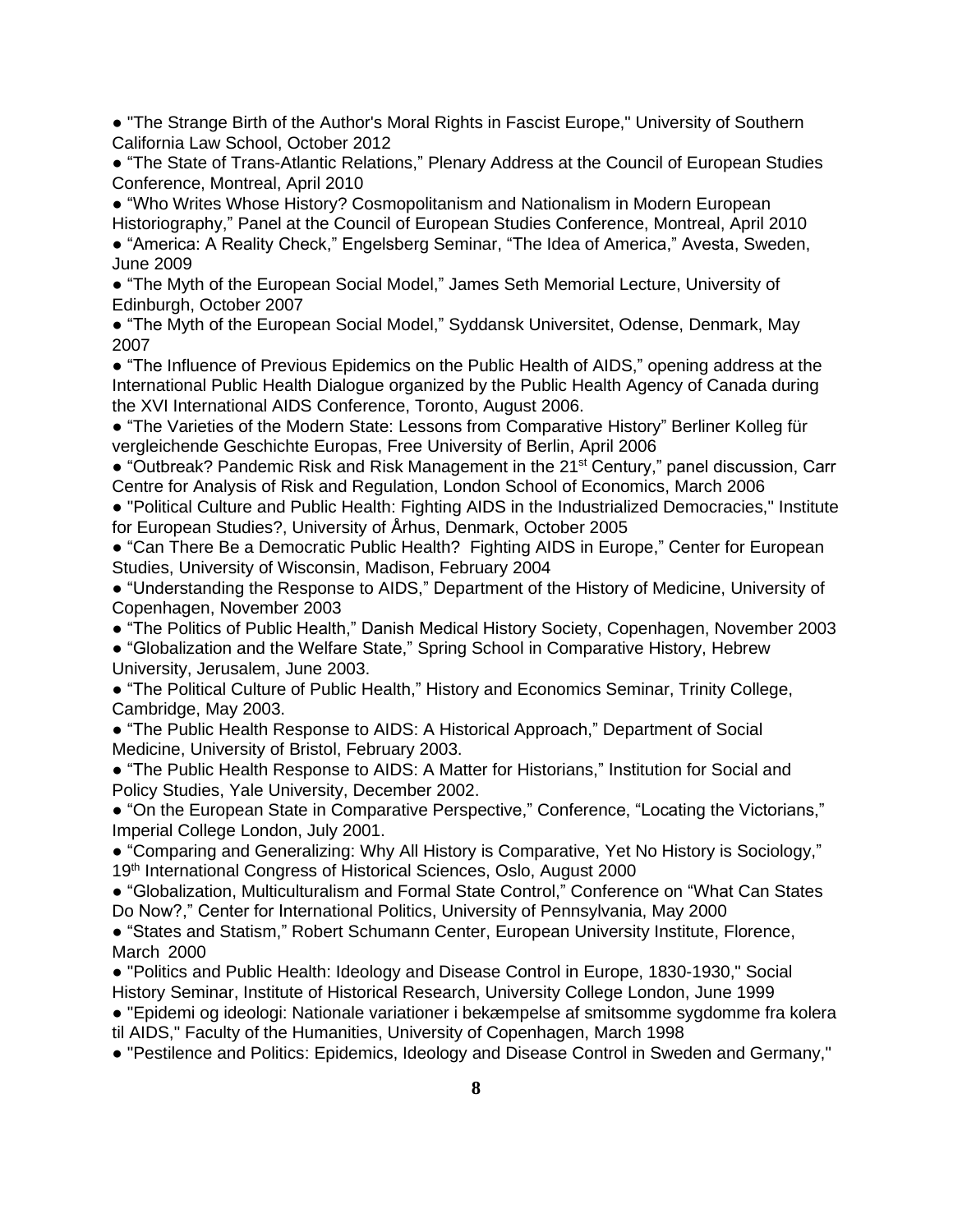Conference on "Communities in Peril: The Memory and History of Crisis in Scandinavia and Germany," European University Institute, Florence, October 1997

● "Social Policy in Postwar Germany: Between Renewal and Restoration," German Historical Institute, Washington DC, December 1995

●"The Past Rise of Social Security: Historical Trends and Patterns," Egon-Sohmen-Symposium, "Reforming the Welfare State," Prague, August 1995

● "Welfare State and Citizenship in the Age of Globalization," Conference on "Interpreting Historical Change at the End of the Twentieth Century," University of California, Davis, February 1995

● "Can we Define a European Welfare State Model?," Conference on "Comparative Welfare Systems," Roskilde Universitetscenter, Denmark, May 1994

● "Beveridge in the Longue Durée," Plenary address at the conference, Social Security Fifty Years After Beveridge, University of York, September 1992

● "New Historical Approaches to the Analysis of the Welfare State," Social Science History Association, 16th Annual Meeting, New Orleans, November 1991

● "Class, Risk and Interest in the Development of the European Welfare State, 1875-1975," American Historical Association Convention, New York City, December 1990

● "The Middle Classes and the Postwar Welfare State: The French and German Cases," Research Symposium on the International Comparisons of Social Security Policies and Systems, Mission interministerielle de recherche-experimentation, Ministere du travail and Ministere de la solidarité nationale, Paris, June 1990

● "Die sozialen Ursprünge des Wohlfahrtsstaates," Institut für neuere Geschichte, University of Munich, June 1990

● "Klassen, Interessen und Risiko im Wohlfahrtsstaat: Die sozialen Ursprünge der Sozialpolitik aus einer vergleichenden Perspektive," opening address at the Jahrestagung der Sektion Sozialpolitik der Deutschen Gesellschaft für Soziologie, Bielefeld, May 1990

● "Skandinavisk Velferdsstat og de Borgerlige Partierne," University of Oslo, November 1989

● "Social Policy and Social Democracy: A Couplet in Need of Disassociation?" Conference on the Future of the European Welfare State, Bergen, Norway, August 1989

● "Social Policy and Social Class: How Much of a Connection?," Davis Seminar, Princeton University, April 1986

Presentations of *Fighting the First Wave*

- Samtidshistoriska institutet, Södertörns Högskola, Stockholm, 5 May 2021

- Wende Museum, Los Angeles, 25 April 2021
- Remarque Institute, NYU, 22 March 2021
- European Council on Foreign Relations, Berlin, 16 March 2021

# Presentations of *The Copyright Wars*:

- History Dept., University of Copenhagen, April 2015
- Google, New York, February 2015
- Microsoft, Redmond, Seattle, November 2014
- European Institute, Columbia University, November 2014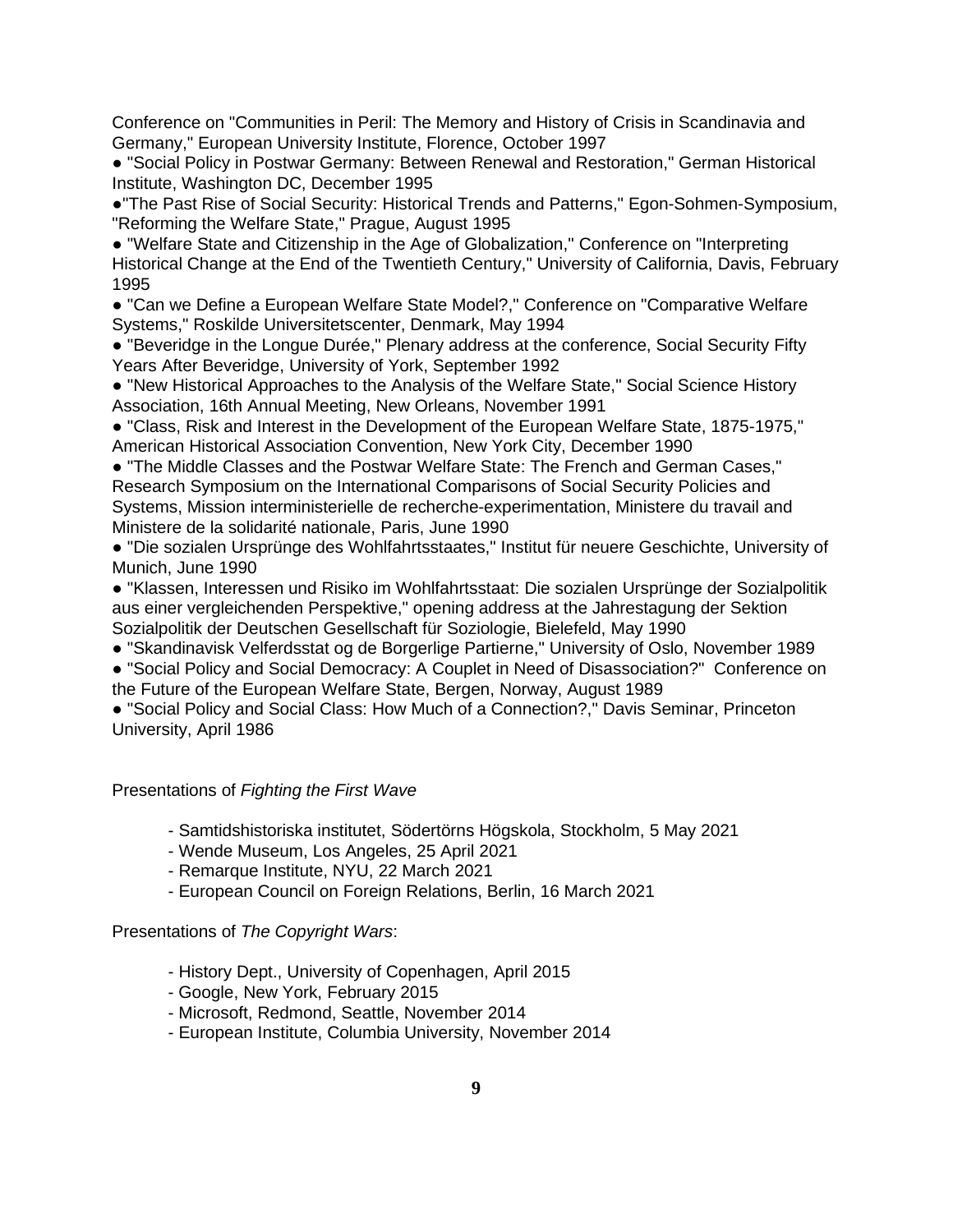Presentations of *The Narcissism of Minor Differences*:

- Paul H. Nitze School of Advanced International Studies, Johns Hopkins University, Washington DC, October 2009
- Columbia University, School of International and Public Affairs, November 2009
- Stanford Forum on Contemporary Europe, Freeman Spogli Institute for International Studies, Stanford University, December 2009
- Henry Jackson Society, House of Commons, London, March 2009
- Nordstjernan Board Meeting, Avesta, Sweden, May 2010
- US Mission to the EU, Press Club, Brussels, April 2011
- European Union Center, Scripps College, Claremont, February 2012

# CONFERENCES, RESPONSES, ETC.

● Organizer and moderator, Club of Three, "The Sense of History: Uses and Abuses of the Past," Cecilienhof, Potsdam, December 2004.

● Response, Lawrence Lessig, "Pistolen und Eisenbahnen im amerikanischen Westen," Bundeszentrale für Politische Bildung, Berlin, May 2005

● Commentator and chair, panel, "Contesting Contagion: Quarantine in Theory, Practice, and Diplomacy in the Long Nineteenth Century," American Historical Association Convention, Washington DC, January 2014

● Roundtable on Shyam Balganesh, *The Evolution of American Copyright Law: From Private Right to Legal Process*, IP History Roundtable, Center for the Advanced Study and Research on Innovation Policy, University of Washington, Seattle, November 2017

● Panel on university presses and digitization, AUPresses Annual Meeting, San Francisco, June 2018

### GRANTS AND FELLOWSHIPS

| 2001-03 | Robert Wood Johnson Foundation, New Investigator Award                                    |
|---------|-------------------------------------------------------------------------------------------|
| 2001-03 | National Institutes of Health                                                             |
| 2000    | DAAD                                                                                      |
| 2000    | Fellowship, Center for American Politics and Public Policy, UCLA                          |
| 1998    | National Science Foundation, Global Legal Studies Program                                 |
| 1995-97 | National Institutes of Health, Grant R01 LM05361-01A3                                     |
| 1994-95 | Humboldt Fellowship, Berlin                                                               |
| 1989-90 | <b>German Marshall Fund Fellowship</b>                                                    |
| 1989-90 | William F. Milton Fund of the Harvard Medical School, Research Grant                      |
| 1986    | American-Scandinavian Foundation grant for research in Sweden                             |
| 1984-85 | DAAD Grant for research in West Germany                                                   |
| 1983-84 | Krupp Foundation Fellowship for research in Sweden, France, Germany and<br><b>Britain</b> |
| 1983-84 | American-Scandinavian Foundation grant for research in Denmark                            |
| 1978-79 | Fulbright Fellowship for study in West Germany                                            |
| 1978-79 | Marshall Grant for study in Denmark (declined)                                            |
|         |                                                                                           |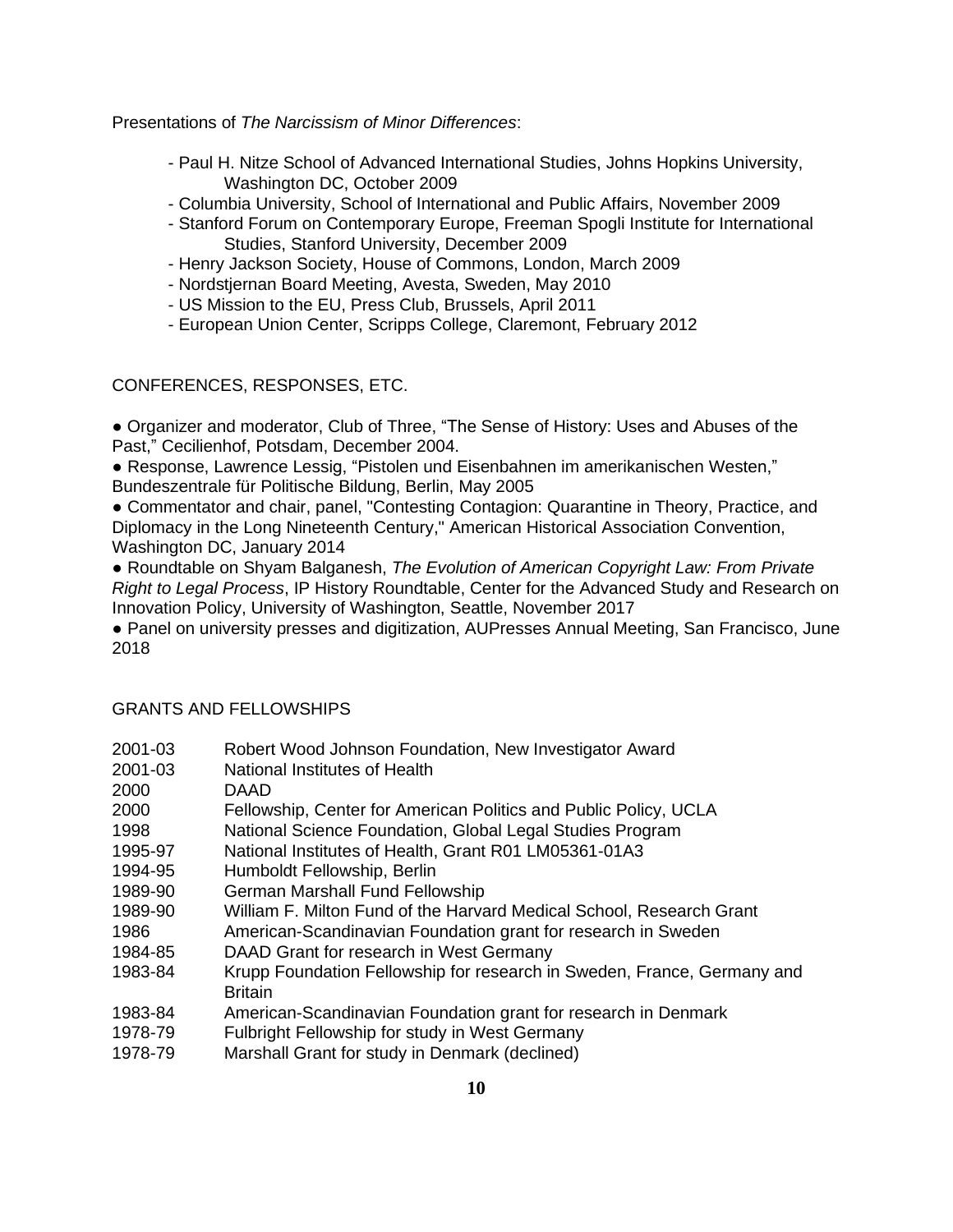1975 NEH Youthgrant for preparation of a project in 18th century American history

### **TEACHING**

Center for European and Mediterranean Studies, NYU, 2014- present

- The Welfare State in Europe and America
- Crime and Punishment in Western History
- The State in History

History Dept, UCLA, 1990-present

- Inequality in Historical Perspective
- Honor in History
- A History of Private Life: From the Village Community to the Global Village
- Germany in the Twentieth Century
- Introduction to Historical Methodology
- European Fascism, 1875-1945
- Explorations in Neo-Historicism
- Nineteenth Century Germany
- History and Historians
- Western Civilization
- Jews and the Third Reich
- Techniques of Comparative History
- German History and Historiography of the Early Modern and Modern Periods
- Various individual tutorials

History Dept, Harvard University, 1986-90

- Society, Politics and War in Twentieth Century Germany
- European Political Development, 1850-1950
- Socialism and Social Democracy, 1870-1930
- European Fascism, 1880-1945
- Graduate Colloquium: Explorations in Comparative History

### PROFESSIONAL SOCIETIES, BOARDS, ACTIVITIES, ETC.

- Council for European Studies, Columbia University, Steering Committee 1996-2000
- Royal Historical Society, Fellow, 2002-
- Vetenskapssocieteten i Lund, Sweden, Foreign Member, 2003-
- Syddansk Universitet, Odense, Denmark, Honorary Professor, Faculty of Social Sciences, 2005-10
- Trakya University Journal of Social Science, Turkey, Consulting Editorial Board, 2010-18